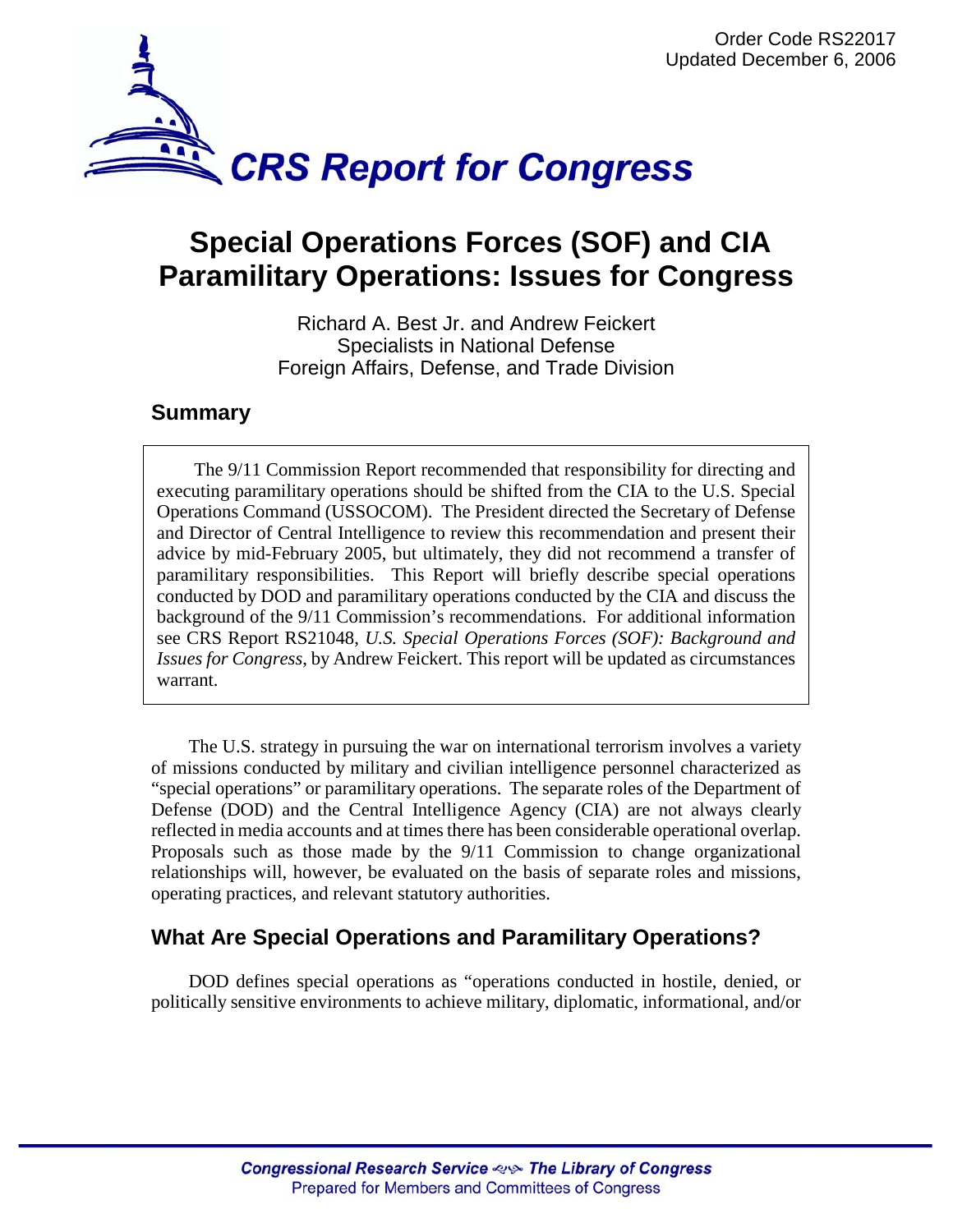economic objectives employing military capabilities for which there is no broad conventional force requirement."1

DOD defines paramilitary forces as "forces or groups distinct from the regular armed forces of any country, but resembling them in organization, equipment, training or mission." In this report, the term "paramilitary operations" will be used for operations conducted by the CIA whose officers and employees are not part of the armed forces of the United States. (In practice, military personnel may be temporarily assigned to the CIA and CIA personnel may temporarily serve directly under a military commander.)

In general, special operations are distinguishable from regular military operations by degree of physical and political risk, operational techniques, and mode of employment among other factors. DOD special operations are frequently clandestine — designed in such a way as to ensure concealment; they are not necessarily covert, that is, concealing the identity of the sponsor is not a priority. The CIA, however, conducts covert and clandestine operations to avoid directly implicating the U.S. Government.

### **Roles and Mission of CIA and SOF**

USSOCOM was established by Congress in 1987 (P.L. 99-661, 10 U.S.C. §167). USSOCOM's stated mission is to plan, direct and execute special operations in the conduct of the War on Terrorism in order to disrupt, defeat, and destroy terrorist networks that threaten the United States.<sup>2</sup>

The CIA was established by the National Security Act of 1947 (P.L. 80-253) to collect intelligence through human sources and to analyze and disseminate intelligence from all sources. It was also to "perform such other functions and duties related to intelligence affecting the national security as the President or the National Security Council may direct." This opaque phrase was, within a few months, interpreted to include a range of covert activities such as those that had been carried out by the Office of Strategic Services (OSS) during World War II. Although some observers long maintained that covert actions had no statutory basis, in 1991 the National Security Act was amended (by P.L. 102-88) to establish specific procedures for approving covert actions and for notifying key Members of Congress.

The statutory definition of covert action ("activity or activities of the United States Government to influence political, economic, or military conditions abroad, where it is intended that the role of the United States Government will not be apparent or acknowledged publicly....") is broad and can include a wide range of clandestine efforts — from subsidizing foreign journals and political parties to participation in what are essentially military operations. In the case of paramilitary operations, there is a clear potential for overlap with activities that can be carried out by DOD. In general, the CIA would be designated to conduct operations that are to be wholly covert or disavowable.

<sup>&</sup>lt;sup>1</sup> Definitions are from Joint Publication 1-02, "Department of Defense Dictionary of Military and Associated Terms," Apr. 12, 2001, as amended through Oct. 7, 2004.

<sup>2</sup> Taken from *United States Special Operation Forces Posture Statement 2003-2004, U.S. Special Operations Command*, pp. 4-10.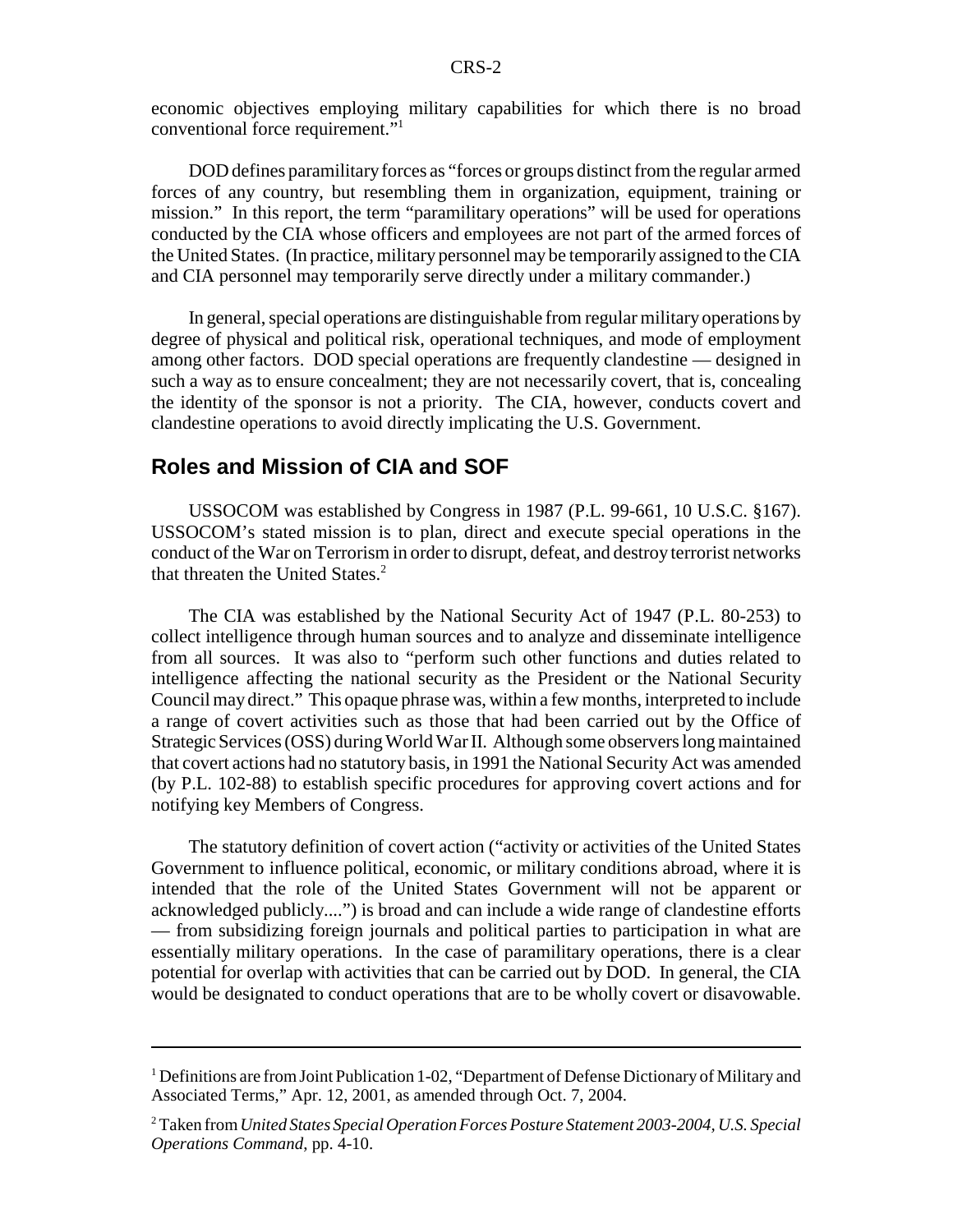In practice, responsibilities for paramilitary operations have been assigned by the National Security Council on a case-by-case basis.

## **Brief History of CIA and SOF Paramilitary Operations**

**CIA.** In addition to acquiring intelligence to support US military operations from the Korean War era to Iraq today, the CIA has also worked closely alongside DOD personnel in military operations. On occasion it has also conducted clandestine military operations apart from the military. One example was the failed Bay of Pigs landing in Cuba in 1961. Especially important was a substantial CIA-managed effort in Laos in the 1960s and 1970s to interdict North Vietnamese resupply efforts. The CIA was directed to undertake this effort in large measure to avoid the onus of official U.S. military intervention in neutral Laos. The CIA's paramilitary operations in Afghanistan in 2001 have been widely described; CIA officers began infiltrating Afghanistan before the end of September 2001 and played an active role alongside SOF in bringing down the Taliban regime by the end of the year. According to media reports, the CIA has also been extensively involved in operations in Iraq in support of military operations.<sup>3</sup>

**SOF.** SOF have reportedly been involved in clandestine and covert paramilitary operations on numerous occasions since the Vietnam War. Operations such as the response to the TWA 847 and Achille Lauro highjackings in 1985, Panama in 1989, Mogadishu in 1993, and the Balkans in the late 1990s have become public knowledge over time but other operations reportedly remain classified to this day.<sup>4</sup> Some speculate that covert paramilitary operations would probably become the responsibility of a number of unacknowledged special operations units believed to exist within USSOCOM.5

## **9/11 Report Recommendations6**

Recommendation 32 of the 9/11 Commission report states: "Lead responsibility for directing and executing paramilitary operations, whether clandestine or covert, should shift to the Defense Department. There it should be consolidated with the capabilities for training, direction, and execution of such operations already being developed in the Special Operations Command." The 9/11 Commission's basis for this recommendation appears to be both performance and cost-based. The report states that the CIA did not sufficiently invest in developing a robust capability to conduct paramilitary operations with U.S. personnel prior to  $9/11$ , and instead relied on improperly trained proxies (foreign personnel under contract) resulting in an unsatisfactory outcome. The report also states that the United States does not have the money or people to build "two separate

<sup>3</sup> See Barton Gellman and Dafna Linzer, "Afghanistan, Iraq: Two Wars Collide," *Washington Post*, Oct. 22, 2004, p. A1; Bob Woodward, *Plan of Attack* (New York: Simon & Schuster, 2004), especially pp. 301-306, 373-376; Gary C. Schroen, *First In: An Insider's Account of How the CIA Spearheaded the War on Terror in Afghanistan* (New York: Ballantine Books, 2005).

<sup>4</sup> Col. John T. Carney, Jr. and Benjamin F. Schemmer, *No Room for Error: The Covert Operations of America's Special Tactics Units from Iran to Afghanistan*, 2002, pp. ix - x.

<sup>5</sup> Jennifer D. Kibbe, "The Rise of the Shadow Warriors," *Foreign Affairs,* March/April 2004, vol. 83, no. 2, p. 110.

<sup>6</sup> Taken from *The 9/11 Commission Report* (Washington: GPO, 2004) pp. 415 - 416.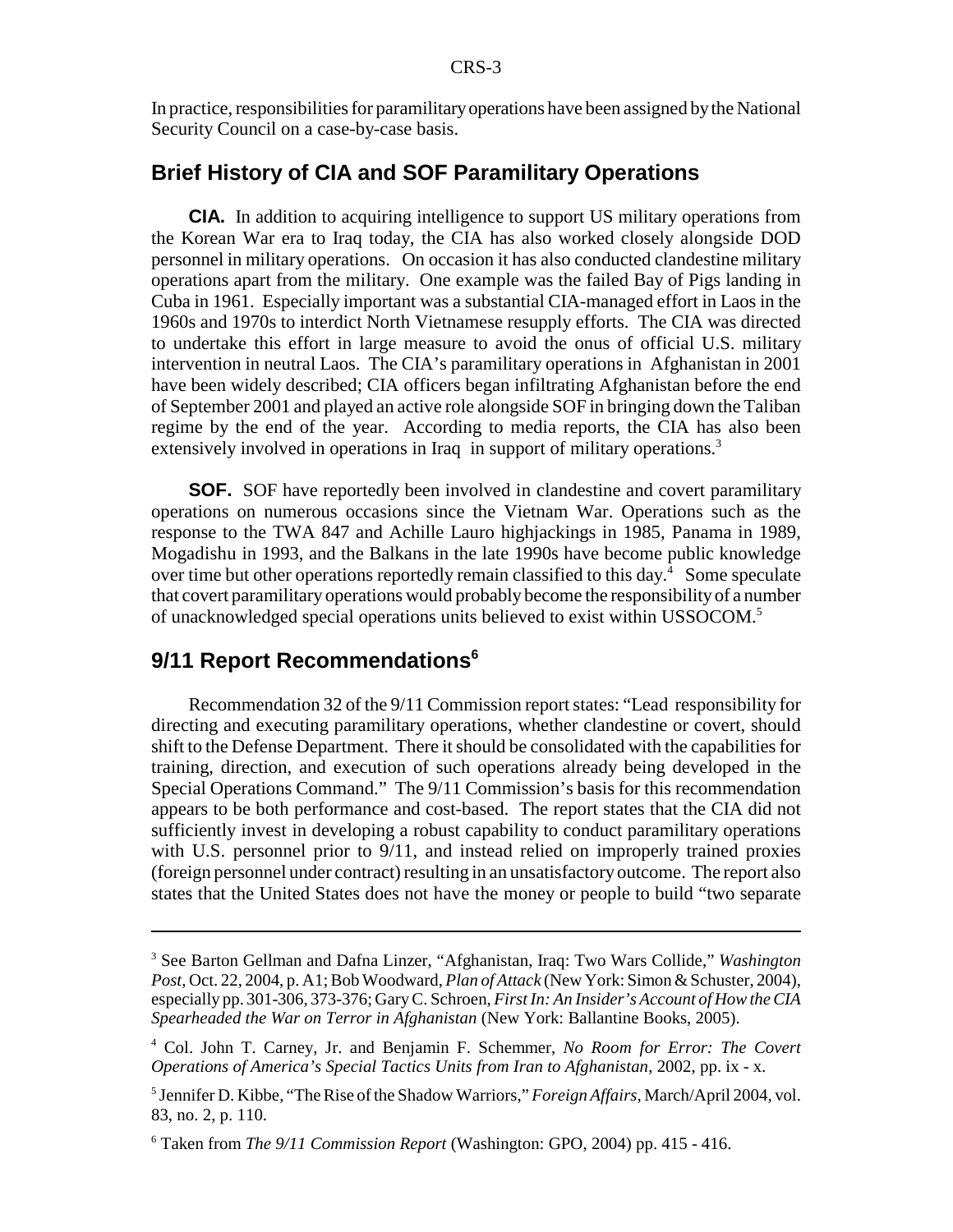capabilities for carrying out secret military operations," and suggests that we should "concentrate responsibility and necessary legal authorities in one entity."

Some observers question whether procedures are in place to insure overall coordination of effort. Press reports concerning an alleged lack of coordination during Afghan operations undoubtedly contributed to the 9/11 Commission's recommendation regarding paramilitary operations.<sup>7</sup> Although such accounts have been discounted by some observers, the Intelligence Reform and Terrorism Prevention Act (P.L. 108-458) included a provision (Section 1013) that requires DOD and CIA to develop joint procedures "to improve the coordination and deconfliction of operations that involve elements"of the CIA and DOD. When separate missions are underway in the same geographical area, the CIA and DOD are required to establish procedures to reach "mutual agreement on the tactical and strategic objectives for the region and a clear delineation of operational responsibilities to prevent conflict and duplication of effort."

### **Potential Impacts**

**Diminished CIA Intelligence Capabilities.** Some observers suggest that a capability to plan and undertake paramilitary operations is directly related to the Agency's responsibility to obtain intelligence from human sources. Some individuals and groups that supply information may also be of assistance in undertaking or supporting a paramilitary operation. If CIA were to have no responsibilities in this area, however, certain types of foreign contacts might not be exploited and capabilities that have proven important (in Afghanistan and elsewhere) might erode or disappear.<sup>8</sup>

**Additional Strain on SOF.** Some question if this proposed shift in responsibility would place additional strains on SOF who are extensively committed worldwide. Others argue that SOF lack the experience and requisite training to conduct covert operations.<sup>9</sup> They suggest that if SOF do undertake covert operations training, that it could diminish their ability to perform their more traditional missions.

**A Reduction in Flexibility.** The 9/11 Report notes the CIA's "reputation for agility in operations," as well as the military's reputation for being "methodical and cumbersome."10 Some experts question if DOD and SOF are capable of operating in a more agile and flexible manner. They contend that the CIA was able to beat SOF into

<sup>7</sup> See, for instance, Jonathan Weisman, "CIA, Pentagon Feuding Complicates War Effort," *USA Today*, June 17, 2002, p. 11. Another account cites CIA claims that the DOD command process is "bureaucratic and slow-rolling because of an execution-by-committee process;" as well as complaints by DOD officials that in past conflicts little information acquired by CIA "could be used by the military for strike activities because it disappeared into the black hole of the intelligence universe." See David A. Fulghum, "CIA Trigger Men Trouble Military," *Aviation Week & Space Technology*, Nov. 26, 2001, p. 39.

<sup>&</sup>lt;sup>8</sup> See U.S. Congress, House of Representatives, Permanent Select Committee on Intelligence, *IC21: Intelligence Community in the 21<sup>st</sup> Century*, Staff Study, 104<sup>th</sup> Cong., 2d sess., April 9, 1996, pp. 201-202.

 $<sup>9</sup>$  Kibbe, p. 113.</sup>

<sup>10</sup> *The 9/11 Commission Report*, p. 416.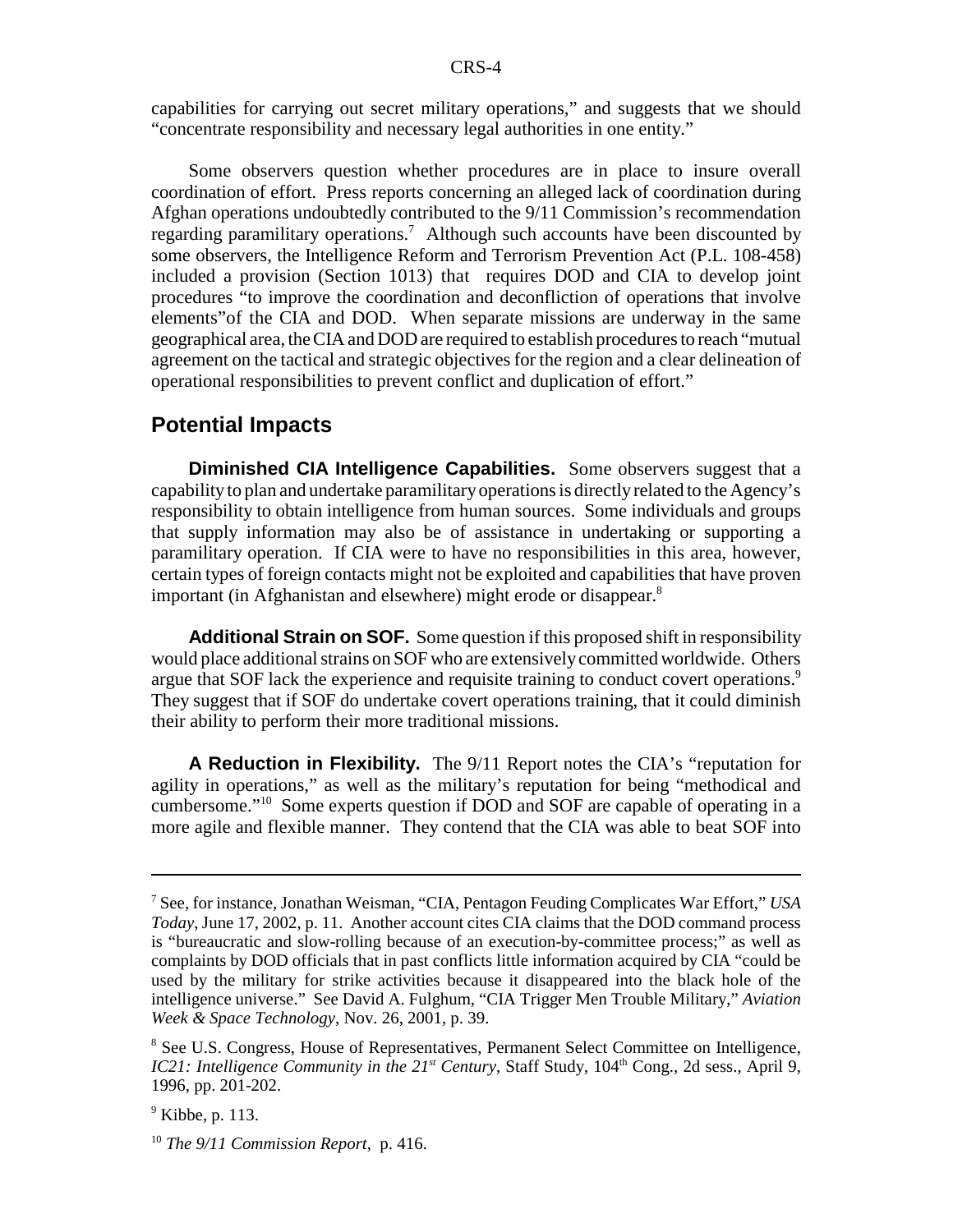Afghanistan because they had less bureaucracy to deal with than did SOF, which permitted them to "do things faster, cheaper, and with more flexibility than the military."11 Some are concerned that if SOF takes over responsibility for clandestine and covert operations that they will become less agile and perhaps more vulnerable to bureaucratic interference from defense officials.

**SOF Funding Authority.** Section 1208 of PL 108-375 permits SOF to directly pay and equip foreign forces or groups supporting the U.S. in combating terrorism. Although not a recommendation in the 9/11 Commission's report, many feel that this authority will not only help SOF in the conduct of unconventional warfare, but could also be a crucial tool should they become involved in covert or clandestine operations. In Afghanistan, SOF did not have the authority to pay and equip local forces and instead relied on the CIA to "write checks" for needed arms, ammunition, and supplies.

#### **Issues for Congress**

**Oversight Issues.** Congress may choose to review past or current paramilitary operations undertaken by the CIA and might also choose to assess the extent of coordination between the CIA and DOD. P.L. 108-458 required that a report be submitted to defense and intelligence committees by June 2005 describing procedures established in regard to coordination and deconfliction of CIA and DOD operations. That report provided an opportunity to indicate how initiatives by the executive branch have addressed relevant issues.

CIA has not maintained a sizable paramilitary force "on the shelf." When directed, it has built paramilitary capabilities by using its individuals, either U.S. or foreign, with paramilitary experience under the management of its permanent operations personnel in an entity known as the Special Activities Division. The permanent staff would be responsible for planning and for maintaining ties to former CIA officials and military personnel and individuals (including those with special language qualifications) who could be employed should the need arise. Few observers doubt that there is a continuing need for coordination between the CIA and DOD regarding paramilitary capabilities and plans for future operations. Furthermore, many observers believe that the CIA should concentrate on "filling the gaps," focusing on those types of operations that DOD is likely to avoid. Nevertheless, they view this comparatively limited set of potential operations to be a vitally important one that should not be neglected or assigned to DOD. There may be occasions when having to acknowledge an official U.S. role would preclude operations that were otherwise considered vital to the national security; the CIA can provide the deniability that would be difficult, if not impossible, for military personnel.<sup>12</sup>

**Potential Legal Considerations.** Some experts believe that there may be legal difficulties if SOF are required to conduct covert operations. One issue is the legality of ordering SOF personnel to conduct covert activities that would require them to forfeit their Geneva Convention status to retain deniability. To operate with deniability, SOF could be required to operate without the protection of a military uniform and

 $11$  Kibbe, p. 112.

<sup>12</sup> See U.S. Congress, Senate Select Committee on Intelligence, *Authorizing Appropriations for Fiscal Year 1991*, 102<sup>nd</sup> Cong., 1<sup>st</sup> sess., S.Rept. 102-85, pp. 42-48.